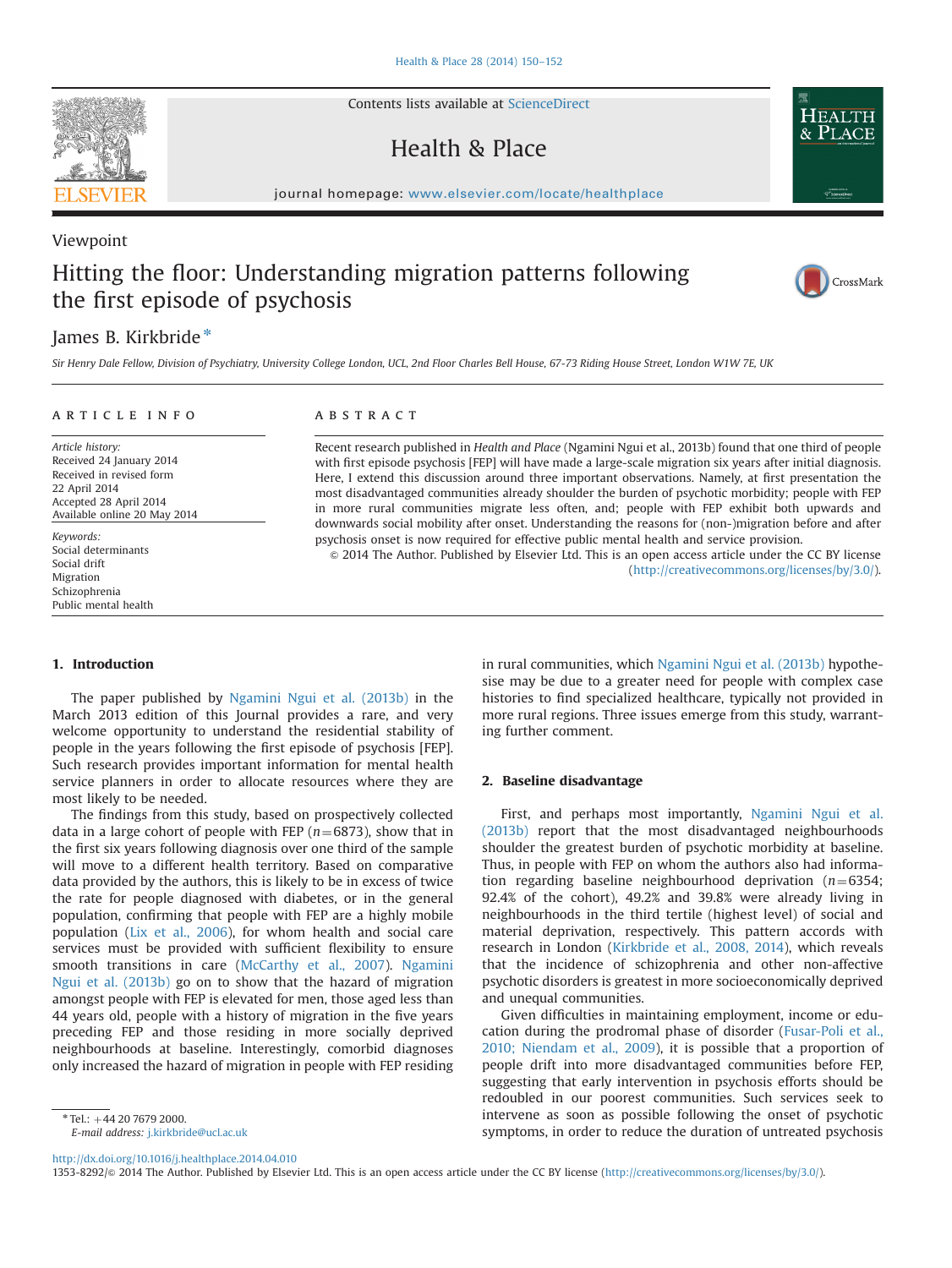[DUP], with longer DUP associated with poorer prognosis, lower quality of life and worse social and functional outcomes ([Marshall](#page-2-0) [et al., 2005](#page-2-0)).

It is likely that social drift only partially explains the preponderance of FEP in our most disadvantaged communities. Other longitudinal cohort studies have demonstrated strong, robust associations between urban birth and upbringing and later schizophrenia risk ([Lewis et al., 1992; Mortensen et al., 1999; Zammit et](#page-2-0) [al., 2010](#page-2-0)), suggesting that cumulative exposure to social or material disadvantage may be aetiologically important. It is likely, therefore, that many of the socioenvironmental determinants of psychosis, as well as the societal burden following onset, are placed upon our poorest communities, who in effect become doubly disadvantaged. This public health tragedy appears to arise irrespective of typically reported national differences in inequality ([Wilkinson and Pickett, 2010](#page-2-0)), as research from Canada [\(Ngamini](#page-2-0) [Ngui et al., 2013b](#page-2-0)), Scandinavia ([Mortensen et al., 1999; Zammit et](#page-2-0) [al., 2010](#page-2-0)), the USA [\(Faris and Dunham, 1939; Silver et al., 2002](#page-2-0)) and the UK ([Kirkbride et al., 2014\)](#page-2-0) illustrate, raising the possibility that disadvantage relative to those in your immediate society may be key drivers, or reservoirs of sustained psychiatric morbidity. We also know that some foreign-born immigrant populations and their descendants, who are often overrepresented in more disadvantaged, urban communities, show elevated risk of psychosis ([Bourque et al., 2010; Cantor-Graae and Selten, 2005; Coid et al.,](#page-2-0) [2008\)](#page-2-0), independent of urban living [\(Kirkbride et al., 2014\)](#page-2-0). There is therefore a strong case for sustained public mental health investment in our most disadvantaged communities, in terms of both strategies to reduce exposure to the deleterious effects of disadvantage, and strategies to ensure adequate resourcing of health and social care services for people with serious mental illness.

#### 3. Geographical migration, social mobility

[Ngamini Ngui et al. \(2013b\)](#page-2-0) studied time to first migration between health territories in Quebec. These are large regions, meaning that on average, the migration involved was also relatively large. The authors speculate that decisions for such moves might be made by people with FEP seeking better mental health care services. There is some support for this hypothesis in the data; of the 295 people with FEP living in rural areas at baseline who moved between health territories over the follow-up period, nearly 76% ( $n=224$ ) migrated to more urban areas, which the authors speculated might be due to help-seeking behaviours. However, this number actually reflects a minority of all people with FEP living in rural areas at baseline (i.e. 224 of 1101; 20.3%); most people with FEP living in rural areas at baseline do not move over the follow-up period ( $n=806$ ; 73.2%). The proportion of people with FEP who do not migrate from small towns in this study was even greater (78.4%). From a public health perspective, the greater concern – in terms of both relative and absolute risk – lies in urban areas; the proportion of non-migrants falls to 61.5% of all people with FEP living in urban areas at baseline, while migrants from urban areas with FEP also represent the largest single migratory group of the entire sample ( $n=1883$ ; 27.4%). This suggests that urban residents with FEP experience the greatest geographical instability and social mobility. This will have implications for the provision of mental health services in urban areas, which must be flexible enough to adapt to provide continuity of care to a relatively mobile population group [\(McCarthy et al.,](#page-2-0) [2007\)](#page-2-0).

Future research should examine the reasons why people with FEP migrate, as well as reasons why they do not. Older hypotheses of the raised rates in first generation immigrants posited that people in the prodromal phase of schizophrenia may be predisposed to migrate, though empirical research now suggests this is unlikely to explain the excess rates in international migrants ([Selten et al., 2002](#page-2-0)). However, as the work by Ngamni Ngui makes plain, internal (within-country) social and geographical mobility following FEP onset exists, and warrants public health attention. An alternative reading of [Ngamini Ngui et al. \(2013b\)](#page-2-0) research is that the relative geographical and temporal stability of people with FEP in more rural areas (relative to those in urban areas) suggests that rural areas may offer more stable, socially supportive communities. Indeed, there is strong evidence that increased neighbourhood residential instability decreases social integration and support, by reducing the opportunity to develop effective friendship ties ([Sampson, 1988\)](#page-2-0). The relatively large moves studied by [Ngamini Ngui et al. \(2013b\)](#page-2-0) (i.e. between health territories) may also disrupt social support networks for people with, or following FEP [\(Silver et al., 2002](#page-2-0)). A recent study by [\(Paksarian](#page-2-0) [et al., in press\)](#page-2-0) demonstrated that similarly large, and presumably, disruptive moves amongst children and adolescents in Denmark, were associated with a greater risk of psychotic disorder, and the number of school moves in early childhood appears to be related to psychotic-like symptoms at 12 years old [\(Singh et al., 2014\)](#page-2-0). Studies are now required which investigate the associations between migration, residential stability, social support and social and functional outcomes in people with FEP ([Sibitz et al., 2011\)](#page-2-0). Such effects may be particularly deleterious in, or with migration to more urban environments [\(Schomerus et al., 2007](#page-2-0)), which typically have higher levels of social fragmentation as a consequence of greater population turnover and social inequalities.

#### 4. Beware of hitting the floor: understanding the limits of social drift

[Ngamini Ngui et al. \(2013b\)](#page-2-0) argue their data support the theory that people with FEP drift into more socially and materially disadvantaged neighbourhoods. Evidence cited for this from their study includes the fact that over 80% of migrants with FEP living in the most affluent tertile at baseline will move into a more socially disadvantaged health territory during the follow-up period. Expressed as a proportion of all people with FEP in the cohort, 9.1% of the sample migrated to a more socially disadvantaged tertile over the follow-up period. However, 8.2% migrated to a less socially disadvantaged tertile (i.e. upward social mobility), a net difference of just under one per cent in the direction of downward social drift. Reasons for this are unknown, but returning to the family home following the onset of disorder for health care and social support may provide a possible explanation. When the same analysis is applied to material disadvantage, net downward migration shrinks to 0.4%. But these net flows clearly ignore floor and ceiling effects present in the data. In short, people in the most affluent tertiles of social or material deprivation cannot migrate to a more affluent tertile; the only direction of migration permissible (as the data are categorised) are within tertile, or downwards. This is a ceiling effect. Conversely, people in the most disadvantaged tertiles at baseline cannot migrate or drift down further, since they are already in the most socially or materially deprived communities, as categorised. And because, as we saw earlier, people with FEP are over-represented in the most disadvantaged tertiles at baseline, floor effects will have a greater bearing on the data than ceiling effects, suggesting that the net migration statistics above will underestimate social drift.

If we assume that upward migration (in the least disadvantaged tertile) and downward migration (in the most disadvantaged tertile) were possible (had the data been categorised across more groups), and, crudely, would have occurred at the same overall proportions as empirically observed by [Ngamini Ngui et al.](#page-2-0)